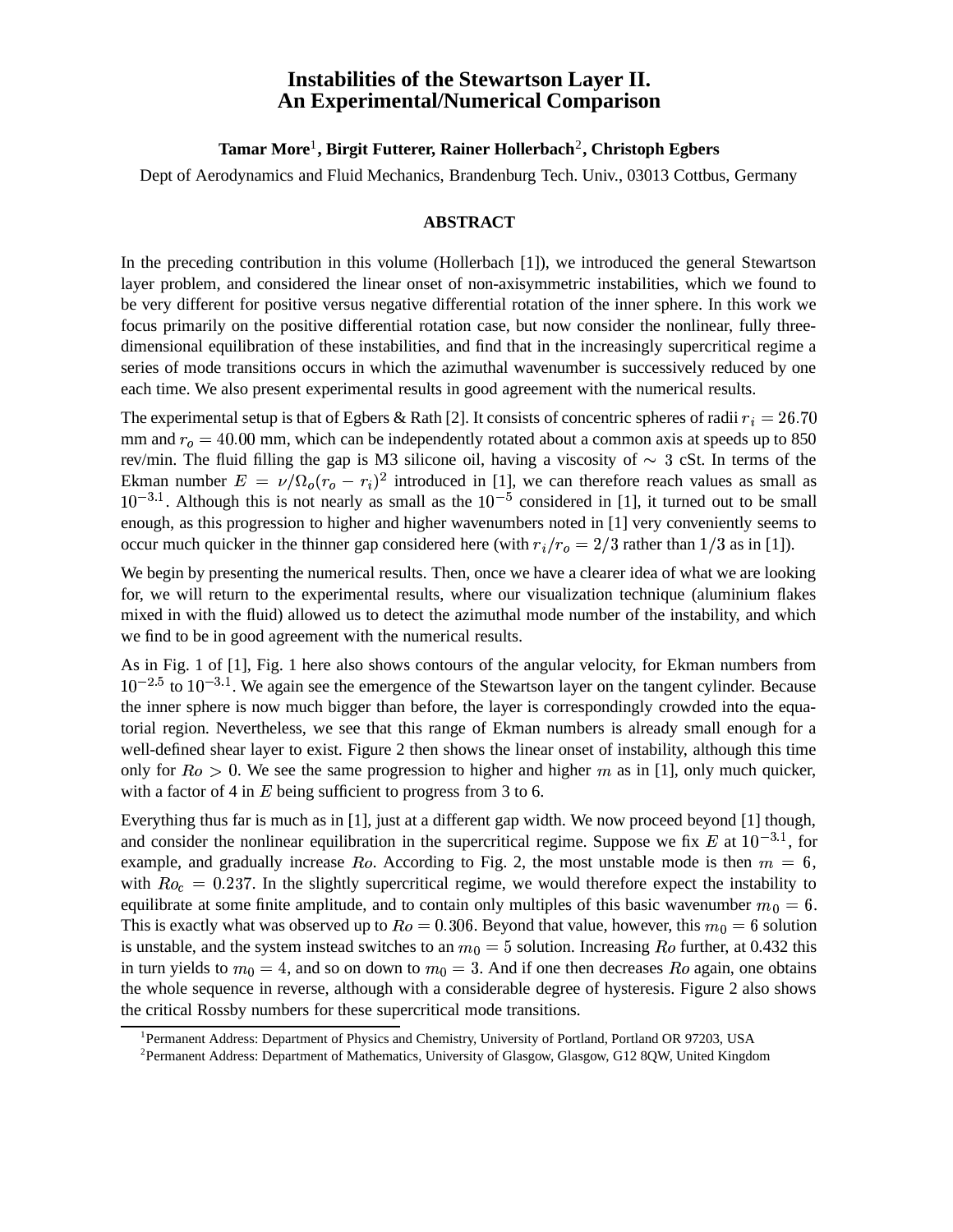

Figure 1: Contours of the angular velocity, for  $Ro = 0$  and, from left to right,  $E = 10^{-2.5}$ ,  $10^{-2.7}$ ,  $10^{-2.9}$  and  $10^{-3.1}$ . The contour interval is 1/7.



Figure 2: The solid lines labelled ' $m = \ldots$ ' are the linear onset curves of the indicated modes. The dashed lines labelled ' $m \rightarrow m - 1$ ' are the transitions obtained when increasing Ro, and finally the dotted lines labelled ' $m \rightarrow m + 1$ ' are the reverse transitions obtained when decreasing Ro again.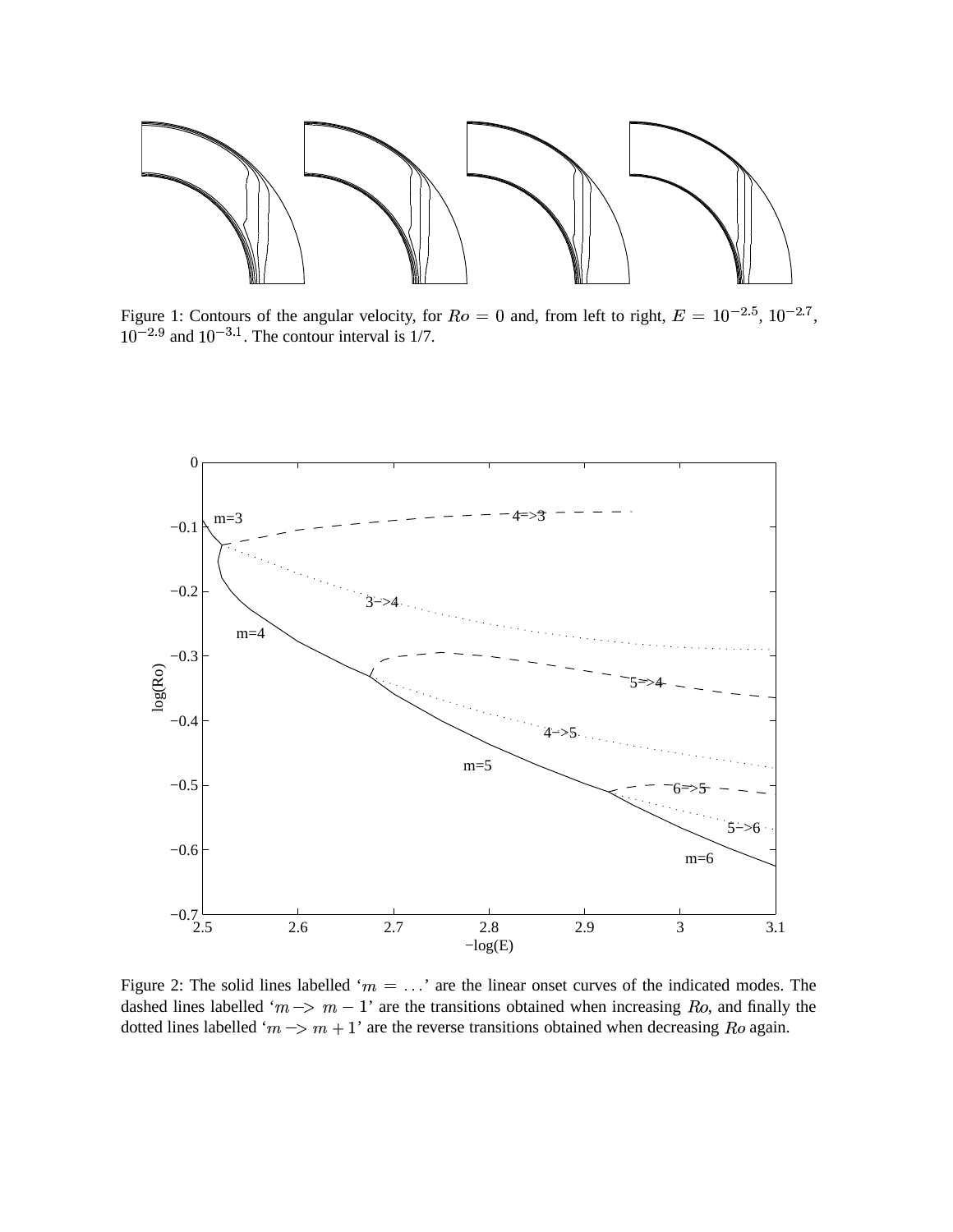

Figure 3: From left to right, the solutions at  $Ro = 0.3$ , 0.4, 0.5 and 0.6, and all four at  $E = 10^{-3.1}$ .



Figure 4: Photographs of the experiment, showing  $m_0 = 6$ , 5, 4 and 3 modes, just as in Fig. 3.



Figure 5: As in Fig. 2, but now also showing the experimental results. Upward/downward pointing triangles denote transitions obtaining by increasing/decreasing Ro. (The experimental results beyond  $E = 10^{-2.75}$  have not been measured yet, but this is still planned, and these additional results will hopefully agree equally well.)